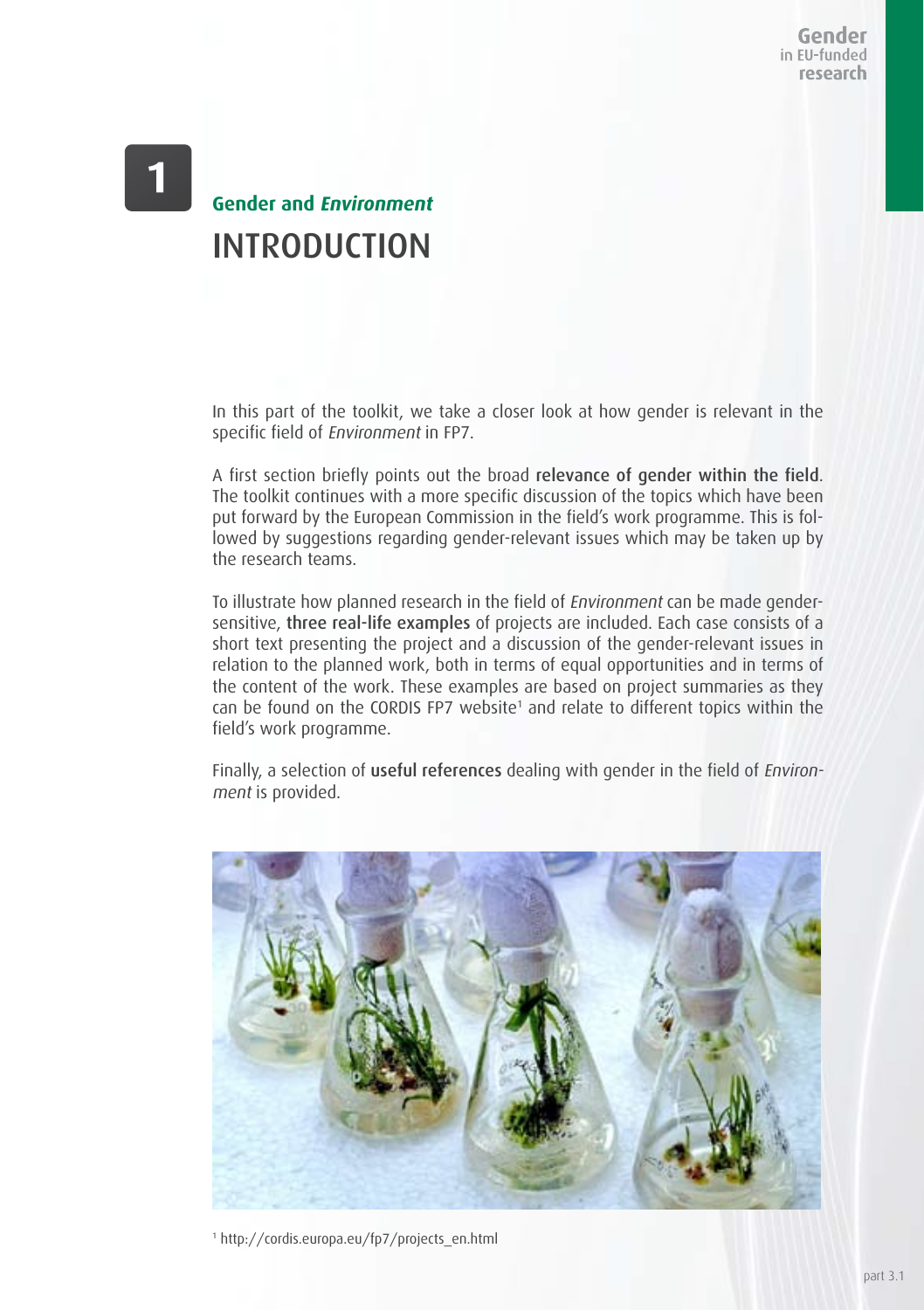## GENDER AND THE ENVIRONMENT RESEARCH FIELD **Gender and Environment**

### **FP7 Environment objective2**

The objective of the Environment theme is to promote sustainable management of the natural and human environment and its resources by advancing our knowledge of the interactions between the biosphere, ecosystems and human activities.

This research field also aims to develop new technologies, tools and services, in order to address global environmental issues in an integrated way.

Emphasis will be put on predicting changes in climate, ecological, earth and ocean systems, and on tools and technologies for monitoring, preventing and mitigating environmental pressures and risks, including those on health and for the sustainability of the natural and man-made environment.

### **How is gender relevant to this field?**

Gender roles and identities play a crucial role in sustainable management and in all human activities. Perceptions, needs and use of technologies, tools and services, as well as risk perception and impacts, are gendered.

<sup>2</sup> European Commission (2008), Work Programme 2009 - Cooperation Theme 6: Environment (including Climate Change), http://cordis.europa.eu/fp7/wp-2009\_en.html (accessed 15/05/2009)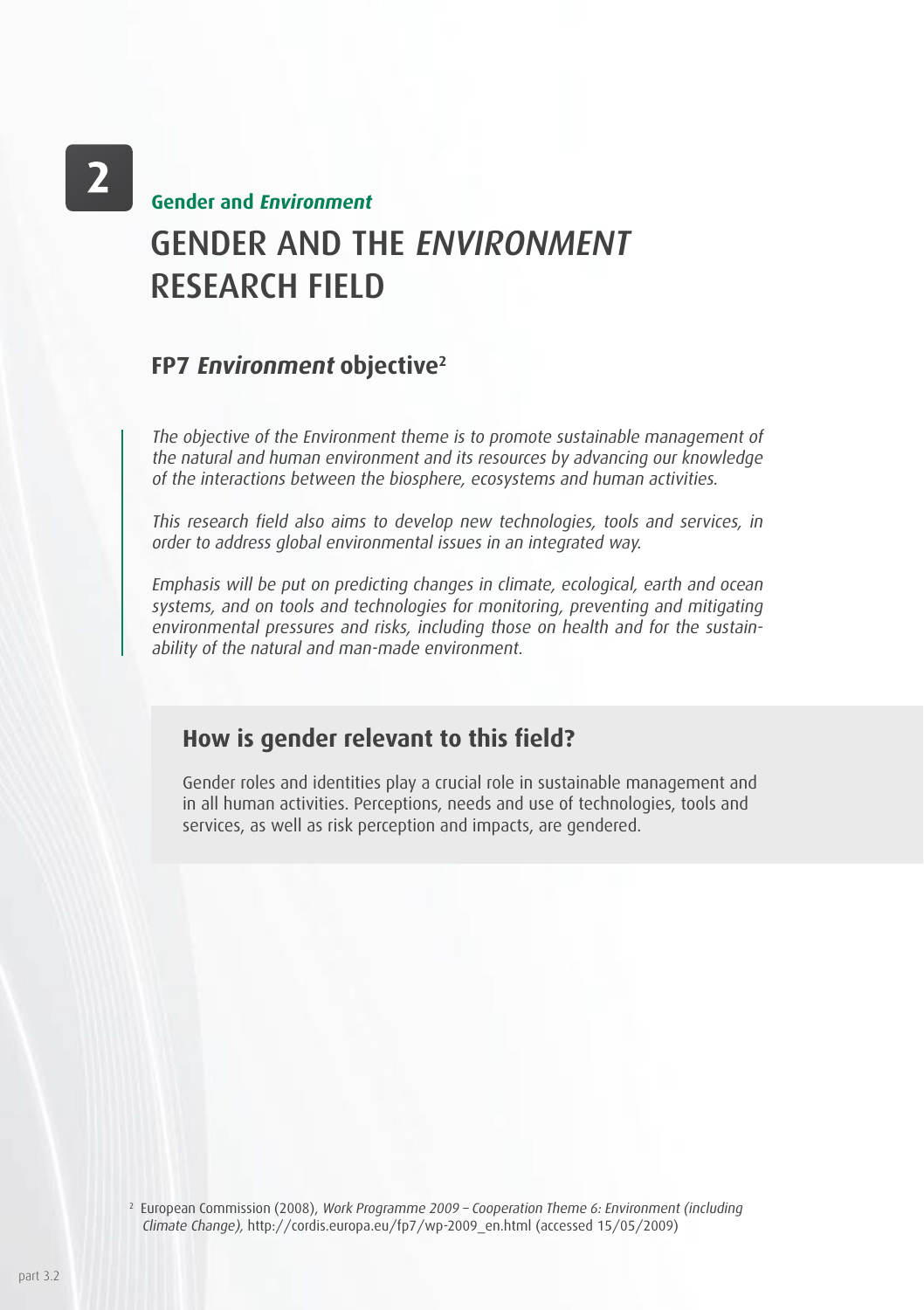### **Environment work programme**

The initiatives undertaken in this field will provide support to:

### Climate change, pollution and risks

- Pressures on the environment and climate: integrated actions for understanding, analysing and predicting climate change and its impacts, with emphasis on abrupt changes and extreme events.
- Environment and health: health effects of climate change in Europe as well as globally, in particular in low-income countries. Research on health effects of environmental stressors other than climate change will continue to be supported, with particular attention paid to those of continued (ambient air pollution and chemicals) or increasing importance (electromagnetic fields).
- Natural hazards: research on climate/meteorology-related hazards, such as wild fires and drought in a changing climate and urban floods as an emerging policy need to support the Flood Directive. Seismic vulnerability of buildings will be studied in the context of European Construction Technology Platform. Societal impacts and economic costs of climate/meteorology-related hazards and disasters will be addressed to enable better diagnostics and effective design of future prevention strategies.

#### Sustainable management of resources

- Conservation and sustainable management of natural and man-made resources and biodiversity: to ensure expected impacts in terms of contribution to the European Research Area (ERA) and to related environmental policies and strategies. In addition, the aim is to build up innovative methods for protecting and managing resources in a changing environment, taking into account the impacts of climate change and biodiversity loss in particular.
- Management of marine environments: to reconcile the short-term objective of exploiting marine resources with the long-term objective of protecting the seas and the oceans, including their biodiversity, and their capacity for providing expected goods and services.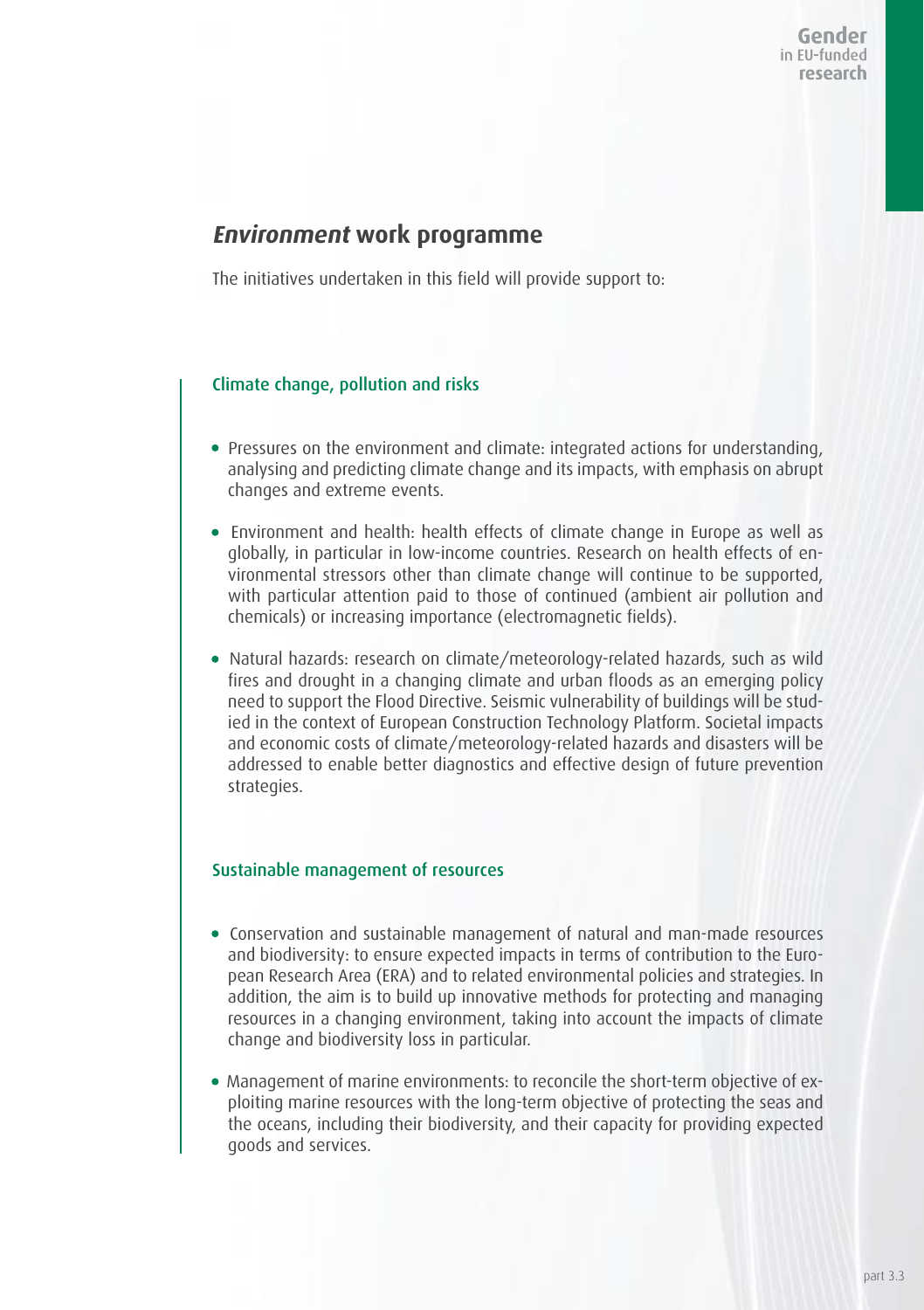#### Environmental technologies

- Environmental technologies for observation, simulation, prevention, mitigation, adaptation, remediation and restoration of the natural and man-made environment: to address the issue 'preventing and protecting from extreme events and risks', which will be articulated around several subjects related to extreme hydrometeorological events and other risks such as coastal erosion, coastal floods and chemical/pollution risks.
- Protection, conservation and enhancement of cultural heritage, including human habitat: improved damage assessment on cultural heritage aims to protect cultural assets from extreme events and risks resulting from natural hazards, especially earthquakes, storms and fires.
- Technology assessment, verification and testing: to deal with new computational methods for assessing chemical hazards. Moreover, it is foreseen to promote research on methodological developments to improve life cycle impact assessment (LCIA) methods.

### Earth observation and assessment tools

- Earth and ocean observation systems and monitoring methods for the environment and sustainable development: integration of European earth observation research relevant to the Global Earth Observation (GEO) and contribution to the ERA through structuring measures; covering GEO-related areas such as Environment and health, Seismogenic hazards, and Mineral resources in support to the EU Technology Platform on Sustainable Mineral Resources, and enhancing earth observation capacity building in developing countries.
- Forecasting methods and assessment tools for sustainable development taking into account differing scales of observation: aims to improve the effectiveness of different policy instruments in order to better understand the interplay between the socio-economic and environmental systems. Will also put emphasis on research concerning the economic valuation of biodiversity. Impact would be analysed according to the three pillars of sustainability: economic, environmental and social.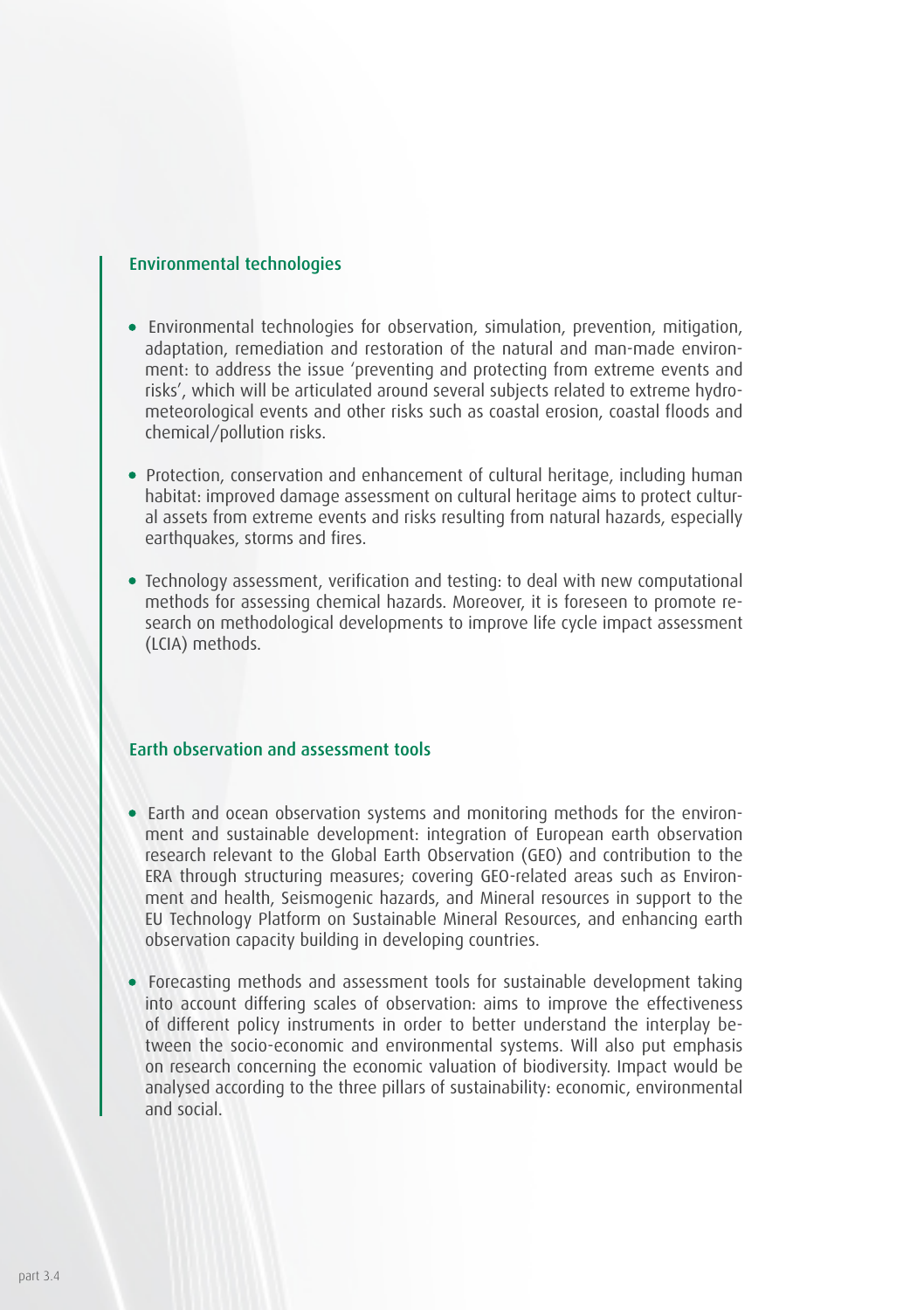### **How is gender relevant to these activities?**

### Climate change, pollution and risks

- Because climate change, pollution and related risks are caused by human activities, gendered roles and responsibilities modify the driving forces of emissions. For mitigation activities to be targeted and effective, they therefore need to take these roles and responsibilities into account. The impacts of climate change and air pollution affect the poorest most, because they are the most vulnerable and tend to live in polluted areas. The share of women among the poorest is disproportionally high. According to ISDR (International Strategy for Disaster Reduction), it is a well-known prediction that women in the developing world will suffer the most from the effects of climate change.<sup>3</sup>
- The health effects of climate change and environmental stressors can be of two types: they can show gender aspects relating to the sexes' different roles in society, and different impacts on women and men because of their physical differences. Gender aspects can be found in the exposure to the stressors, the response to them, their impacts on care activities, and awareness of healthrelated issues in general. Sex-related differences are differences in the physical systems of the body, the most obvious being related to reproductive health.
- In the area of natural hazards it is obvious that the poorest are the most vulnerable, thus women with their lower income are disproportionally affected. Additionally, cultural, societal and economic constraints may restrict women's adequate responses and their access to warning systems and relief.

#### Sustainable management of resources

Gendered responsibilities, experiences and knowledge in the field of natural resources and biodiversity impact on people's perception, acceptance and preferences regarding environmental policies and strategies. Understanding the differences in the way men and women often manage, use and control natural resources is a prerequisite to gain significant research results. Conversely, designing policies with a lack of gender knowledge might result in a lack of support from significant parts of society for innovative methods and policy responses.

<sup>&</sup>lt;sup>3</sup> UN/ISDR (2008), Gender Perspectives: Integrating Disaster Risk Reduction into Climate Change Adaptation, Geneva, Switzerland.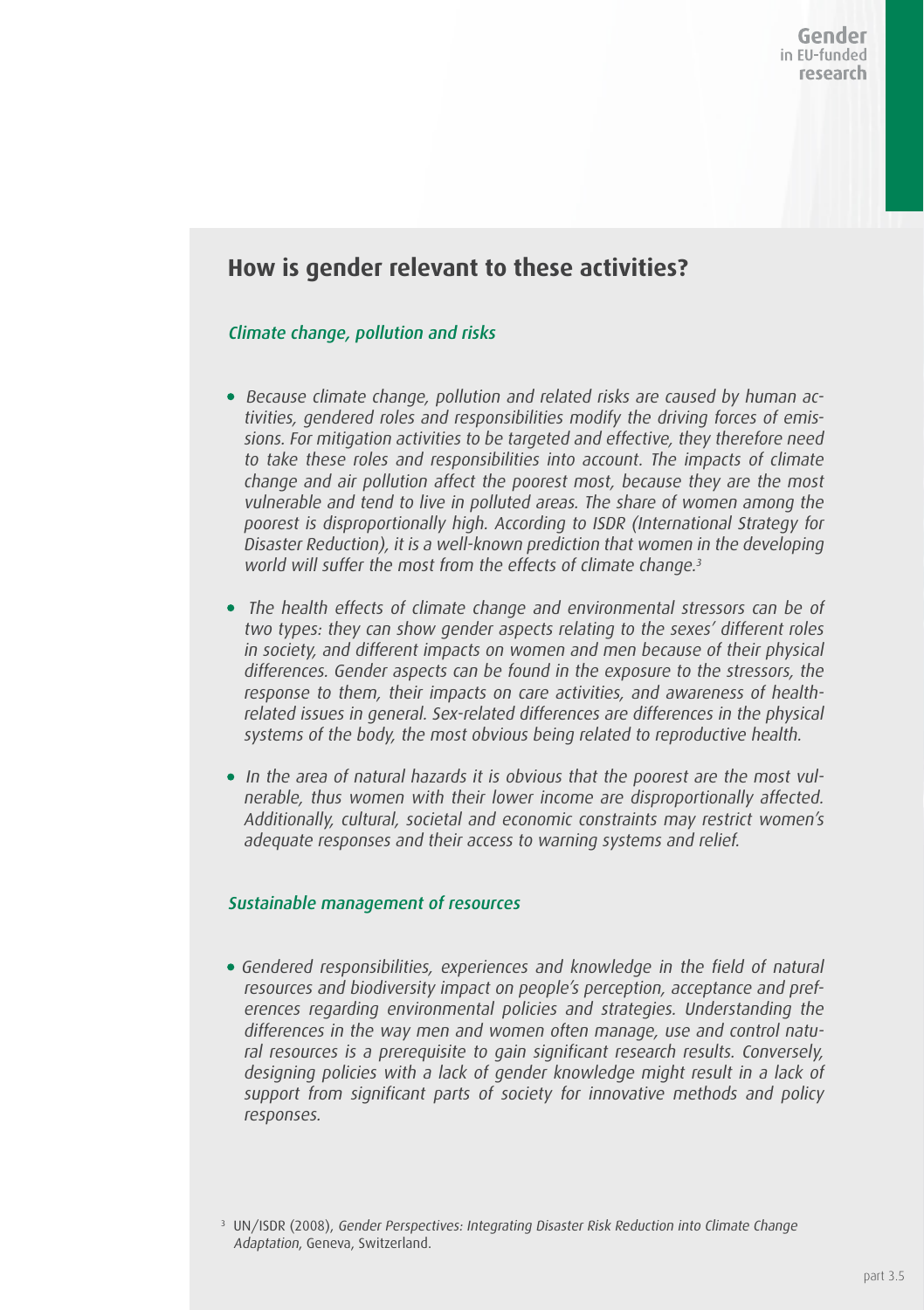#### Environmental technologies

- Access to, perception of and confidence in technologies are highly gendered owing to roles and responsibilities in society and related identities. Involving female researchers in these male-dominated areas is a prerequisite of a broader and more robust approach towards technologies.
- Gendered needs and handling of technologies are not very well researched yet, but several consumer and product development research projects provide indications for a gender dimension. These gendered practices may result in different expectations or requirements regarding user interfaces. Taking these into account would improve the usability of technology.
- $\bullet$  Technology assessment and evaluation are linked to the perception outspoken or tacit – of risks and ethical values. Both are based on a gendered division of labour and responsibilities, and attitudes to care and precaution. Integrating women's and men's risk perception and values in assessment methods and verification would help to make them more equitable and increase acceptance of technologies.

### Earth observation and assessment tools

- One of the crucial points in earth observation is the interpretation of data. Gender-sensitive standards and (gender-balanced) participatory approaches to developing these standards would support a more comprehensive and qualified interpretation.
- Forecasting methods and impact analyses based on the three pillars of sustainability need to take gender equality into account as a crucial part of the social dimension. To fully understand the interplay between socio-economic and environmental systems and to translate the knowledge into policy instruments will not work without recognising the different roles of women and men, and their access to and use of resources and biodiversity.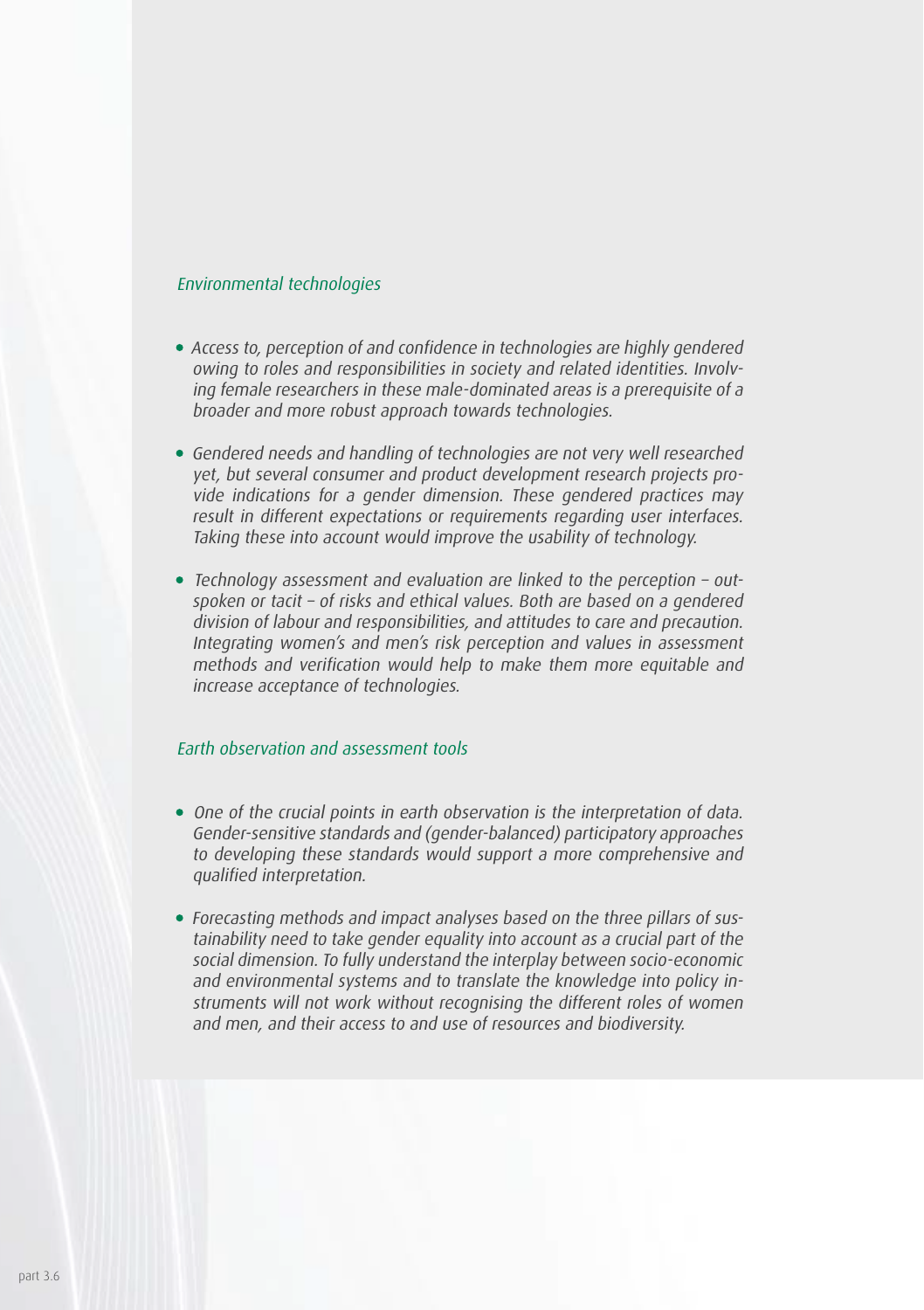## THREE EXAMPLES **Gender and Environment**

## Case 1

# Determining air pollution distribution and change around hotspots

### Project outline

The project will determine the air pollution distribution and change in and around hotspots over the last decade from extensive satellite and in-situ observations, using a series of different scale models. The focus is on ozone and particulate matter with chemical and physical characterisation, and their precursors.

The purpose is to analyse the impacts of air pollution hot spots on regional and global air quality, including potential future changes for various climate scenarios.

A set of chemical transport models which connect all the most important spatial and temporal scales will be developed and used to quantify how the observed air pollution arises. The models and emission inventories will be evaluated, and errors identified and remedied, on the urban, regional and global scales.

Climate change may cause changes in air pollution in and around hotspots, and hotspot pollution can change precipitation and temperature/albedo. These feedbacks will be studied in scale-bridging model systems based on global climate model scenarios, and in a coupled high-resolution chemistry-climate model.

The Eastern Mediterranean (Istanbul, Athens, Cairo), the Po Valley, the Benelux region, the Pearl River Delta in China (with megacities Guangzhou and Hong Kong) and the hot and polluted European summer 2003 have been chosen for intensive case studies.

The model systems evaluated in the project will be applied to analyse mitigation options in and around hotspots, also taking into account climate change.

Best available technologies and sectoral changes will be studied. Several partners have key roles in the technical underpinning of policy. They will ensure that the improved emission inventories, scale-bridging model systems and systematic observational evidence will have a significant, broad and lasting impact.

The consortium includes groups from China, Turkey, Greece and Italy, in addition to France, Germany, the UK and Norway, with experts on observations, emission data and models.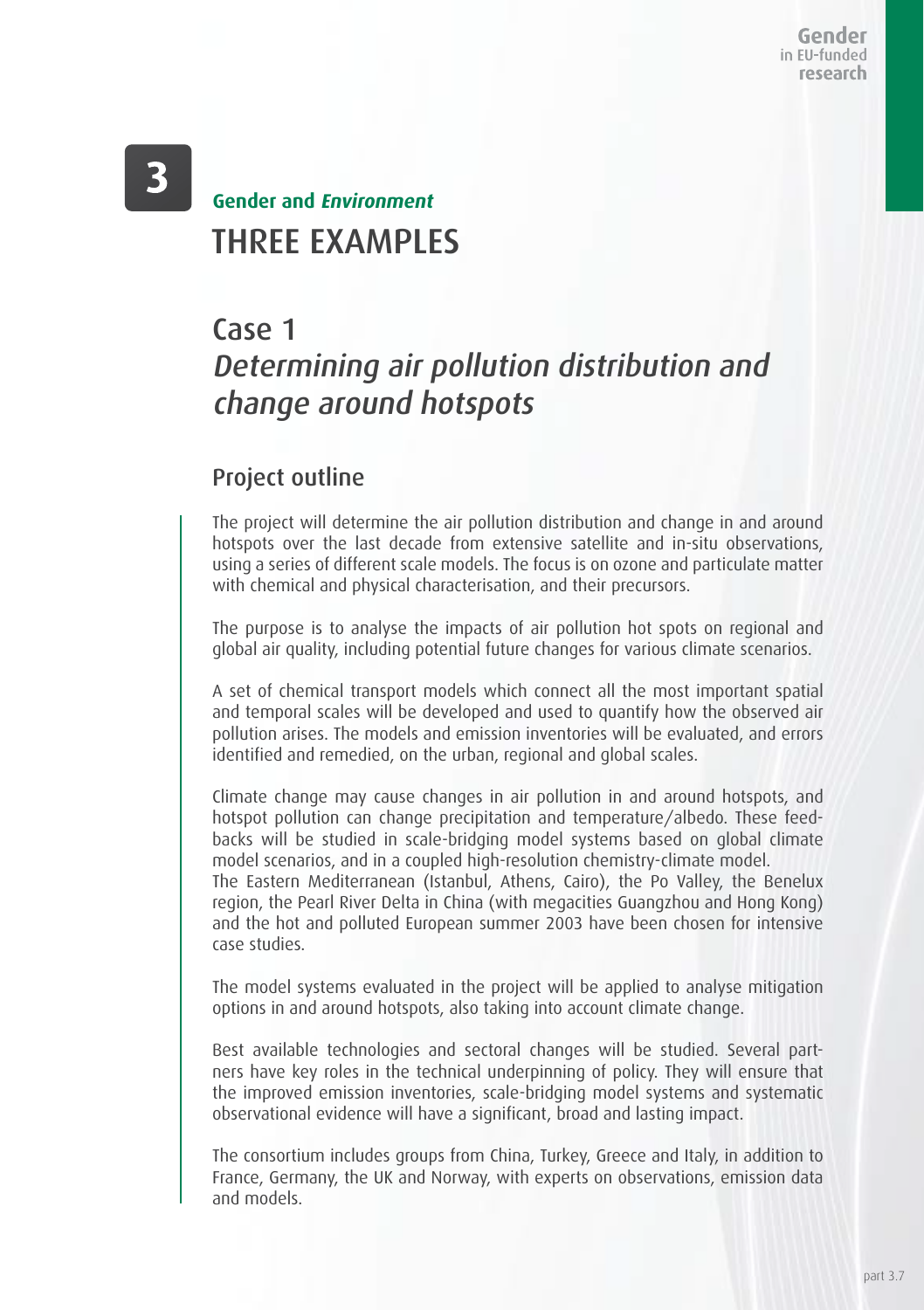### Identification of relevant gender issues

#### Equal opportunities for women and men in research

Presenting an acceptable gender balance within the project team, at the consortium level as well as within each partner organisation, will not only reinforce women's participation in decision-making at all levels within the project but will lead to the project proposal scoring higher when it is evaluated. Additionally, a balanced approach might raise awareness within the organisations on how equal opportunities and fair working conditions contribute to a satisfying balance between work and private life.

#### Gender in research content

So far, little regard has been paid to examining the social implications of climate change impacts and the way these affect men and women, or the way in which mechanisms and measures to mitigate climate change might impact on women and men differently and affect gender relations. A careful review of the existing literature on gender and climate change4 might open new research perspectives that could contribute to enriching the knowledge on the issue and broaden the international response to climate change implications. Additionally, there is evidence for impacts of air pollution and particulate matters and industrial chemicals such as those that disrupt hormonal systems, on reproductive health<sup>s</sup>. Apart from the greenhouse gasses included in the Kyoto protocol, a major source of climate warming is black carbon originating from incomplete combustion of biomass and fossil fuels. More than 3 billion people especially in the developing countries use traditional solid fuels for cooking and domestic heating resulting in high indoor pollution levels, leading to high exposure of primarily women and small children. This could cause an increase in diseases such as asthma or even cancer. This could be taken as an opportunity to tackle under-researched territory, an option that would most likely require a multidisciplinary team.

The research aims to analyse the environmental, socioeconomic and health impacts of air pollution hot spots, developing a set of models to examine mitigation options in and around hotspots, taking climate change into account. Understanding genderspecific access to resources and resource use patterns<sup>6</sup>, and their environmental impacts could contribute to defining a comprehensive methodology. Also, mitigation options are most likely to be understood as gender neutral. They might in reality affect one gender negatively or bypass one to focus on the other altogether. Adopting an approach that envisages how the outcomes can affect the different daily realities of women and men could yield a qualitative improvement in climate change measures.

Should a gender angle be treated systematically and rigorously throughout the research cycle, a gender-focused research publication should be considered.

<sup>4</sup> Literature database at www.gendercc.net/resources/database-literature.html

<sup>5</sup> Rich, D.Q., Demissie, K., Lu, S.-E., Kamat, L., Wartenberg, D. and Rhoads, G.G. (2009), Ambient air pollutant concentrations during pregnancy and the risk of fetal growth restriction. In: Journal of Epidemiologic Community Health.

<sup>6</sup> Johnsson-Latham, Gerd (2007), A report on gender equality as a prerequisite for sustainable development. Report to the Environment Advisory Council, Sweden.<br>7 Carlsson-Kanyama, A. and Räty, R. (2008), Kvinnor, män och energi: makt, production och använding,

Stockholm, FOI.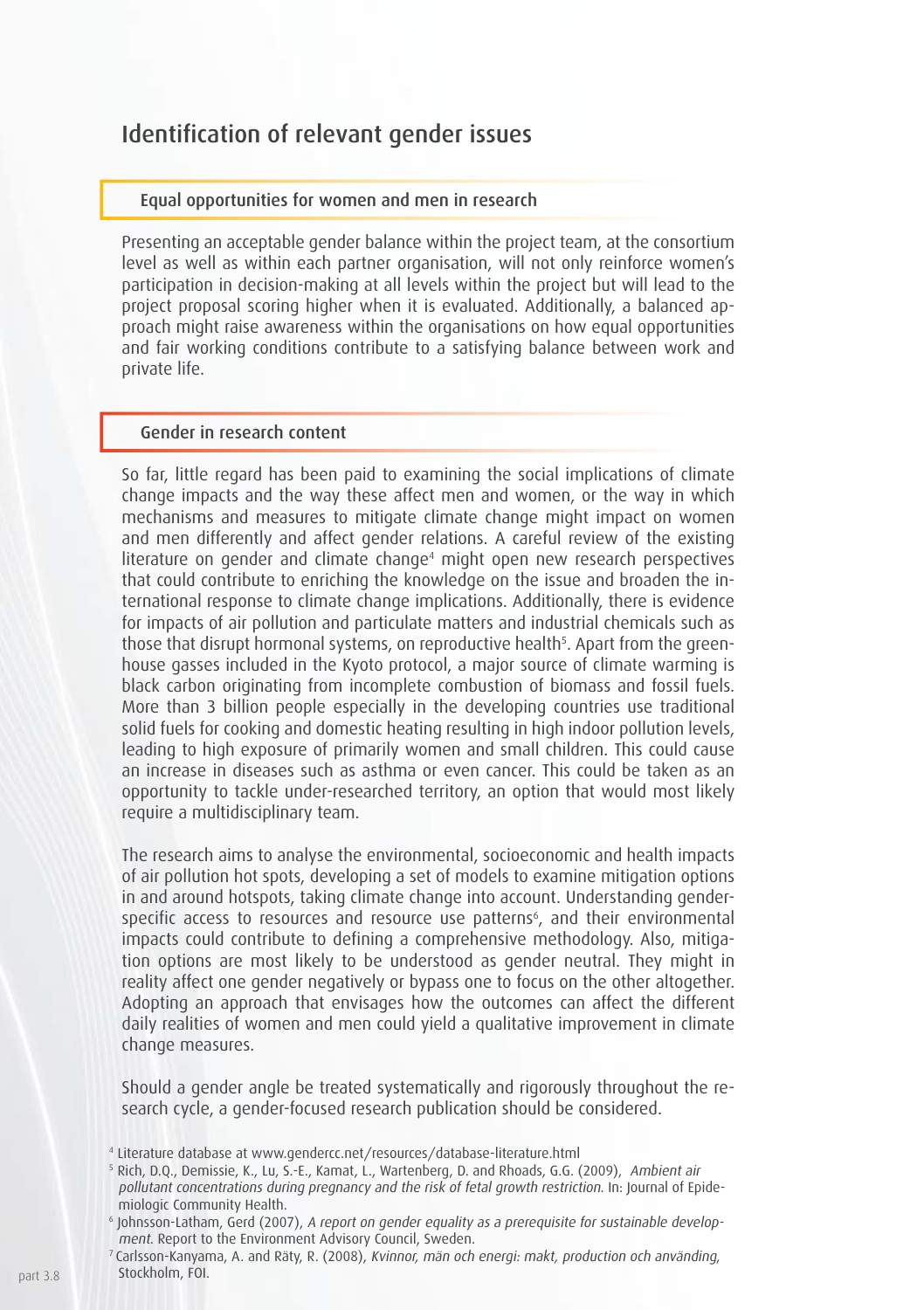## Case 2 Sustainable consumption policies

### Project outline

The project aims to increase knowledge about the impact of sustainable consumption (SC) policies on consumption patterns and on sustainability. This objective will be achieved by the following steps:

- A conceptual model will be developed as a framework for the whole project. Embedded in a broader overview of general SC strategies and instruments, research will focus on the need areas of food and housing. For these areas, sustainability potentials will be quantified in order to identify the potential that SC policies may tap.
- The impacts that food- and housing-related SC instruments have on consumption patterns throughout Europe will then be explored at macro and micro levels (impact assessment).

Instruments to be looked at encompass regulatory and economic instruments, including fiscal and procurement policies, as well as communicative instruments, procedural regulation and societal self-regulation. The conditions of success and failure of these instruments will be identified.

The impact assessment is based on the analysis of statistical data, expert interviews, focus groups with consumers and workshops with public procurers. Having explored the impact of SC instruments on consumption patterns, a material flow analysis will be carried out to assess their impact on sustainability, including at international level. Options to enhance sustainable consumption patterns will be explored, especially with regard to designing, implementing and transferring effective SC instruments. On the basis of the project results, policy recommendations will be developed to be fed into the Marrakech process.

The project is relevant to the work programme because it identifies the impact of different types of policy instruments at disaggregated level, evaluates the conditions of success and failure of SC strategies in an interdisciplinary effort, develops links between the economy, environment and society and presents innovative policies to make consumption more sustainable.

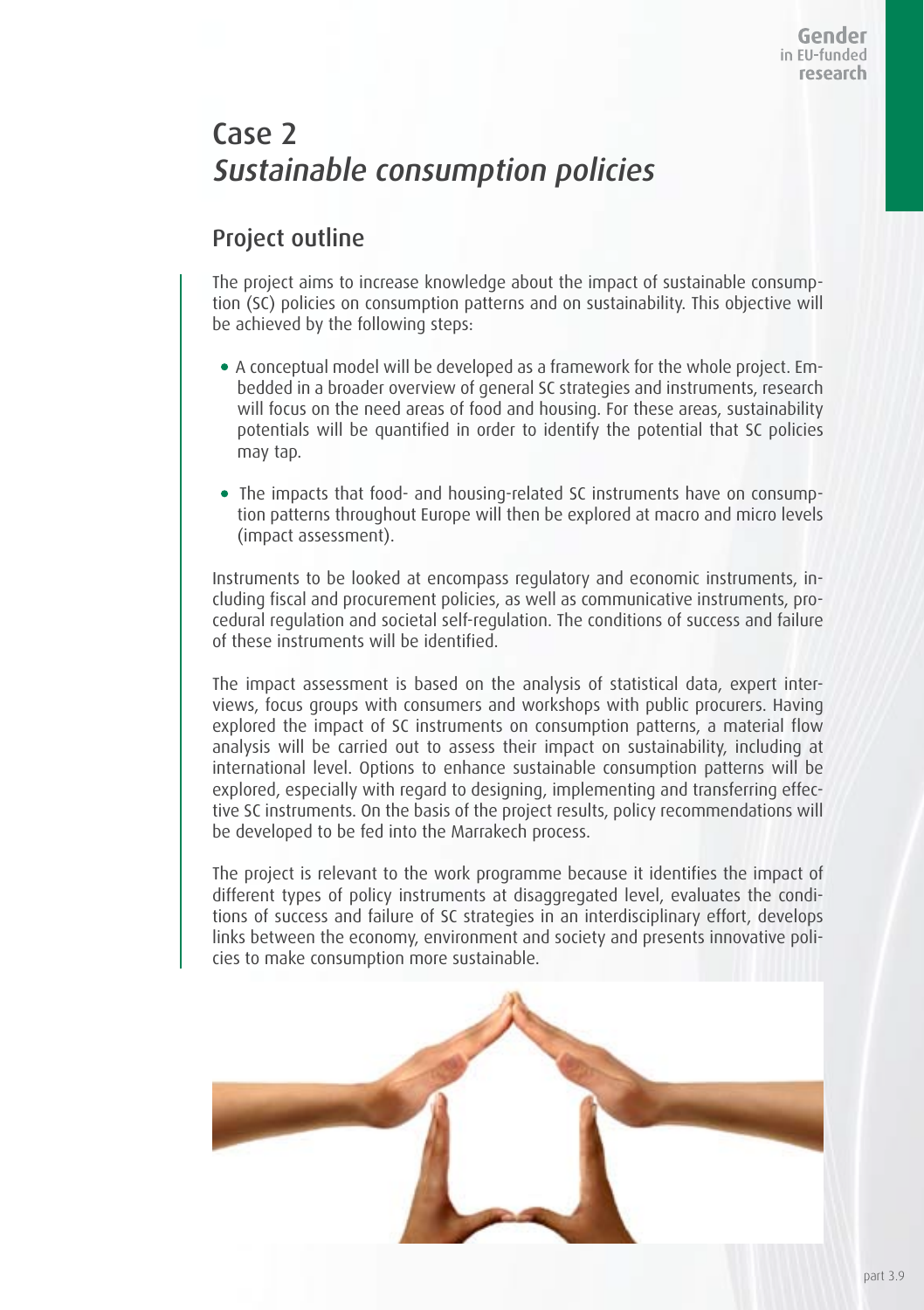### Identification of relevant gender issues

#### Equal opportunities for women and men in research

Equal representation of women and men within the project team should be looked into carefully and monitored: there is a clear interdisciplinary dimension to this project and a good gender balance might contribute to keeping gender at the core of the project.

#### Gender in research content

Consumption is heavily gender-related in the sense that women's and men's behaviour is strongly influenced by the division of labour and the roles that society attributes to each gender. Moreover, women generally earn less than men and therefore have less money to spend. Women are generally more likely to buy the cheaper more essential goods like food, clothing and household articles. Men tend to spend more than women, generally on more expensive technical items (houses, cars, electronic equipment etc.). While women make 80% of consumer purchasing decisions, men spend about 80% of household income, although these proportions change as women's income increases.7

Additionally, research shows that women are more sustainable consumers.8 They are more likely to recycle, buy eco-labelled products, use environment-friendly transport and pay attention to ethical issues and sustainable livelihoods. These consumption patterns not only reflect different financial levels, they also translate women's assertion of their reproductive role and their concern about the long-term well-being of children and families.9

The project aims to identify the conditions of success and failure of sustainable consumption policies, and gender might indeed be a good place to start, especially since the project focuses on food and housing. Gender should be a core dimension in all aspects of the project's methodology, and a core variable in all data collection. To integrate gender<sup>10</sup> into the impact assessment of SC instruments will help to identify gender impacts at an early stage of the project. The ultimate objective is to put forward policy recommendations quantifying sustainability potentials that policies may tap. The project should also take a "gendered" look at the impact the policies recommended might have, since women make up the majority of the poor and are much more frequently the heads of one-parent households (the vast majority of one-parent households are headed by women). They might easily be disproportionately affected by fiscal measures and bans, while needing more support to change their lifestyles and habits.

<sup>10</sup> A Gender Impact Assessment for the Environment'. In: LIFE (2004): Towards Gender Justice in Environmental Policy. www.gendercc.net/resources/gender-tools/analysis.html

<sup>7</sup> Yaccato, J.T. (2007), The 80% Minority: Reaching the Real World of Women Consumers

<sup>&</sup>lt;sup>8</sup> Johnsson-Latham, Gerd (2007), A report on gender equality as a prerequisite for sustainable development. Report to the Environment Advisory Council

<sup>9</sup> OECD, (2008) Gender and Sustainable Development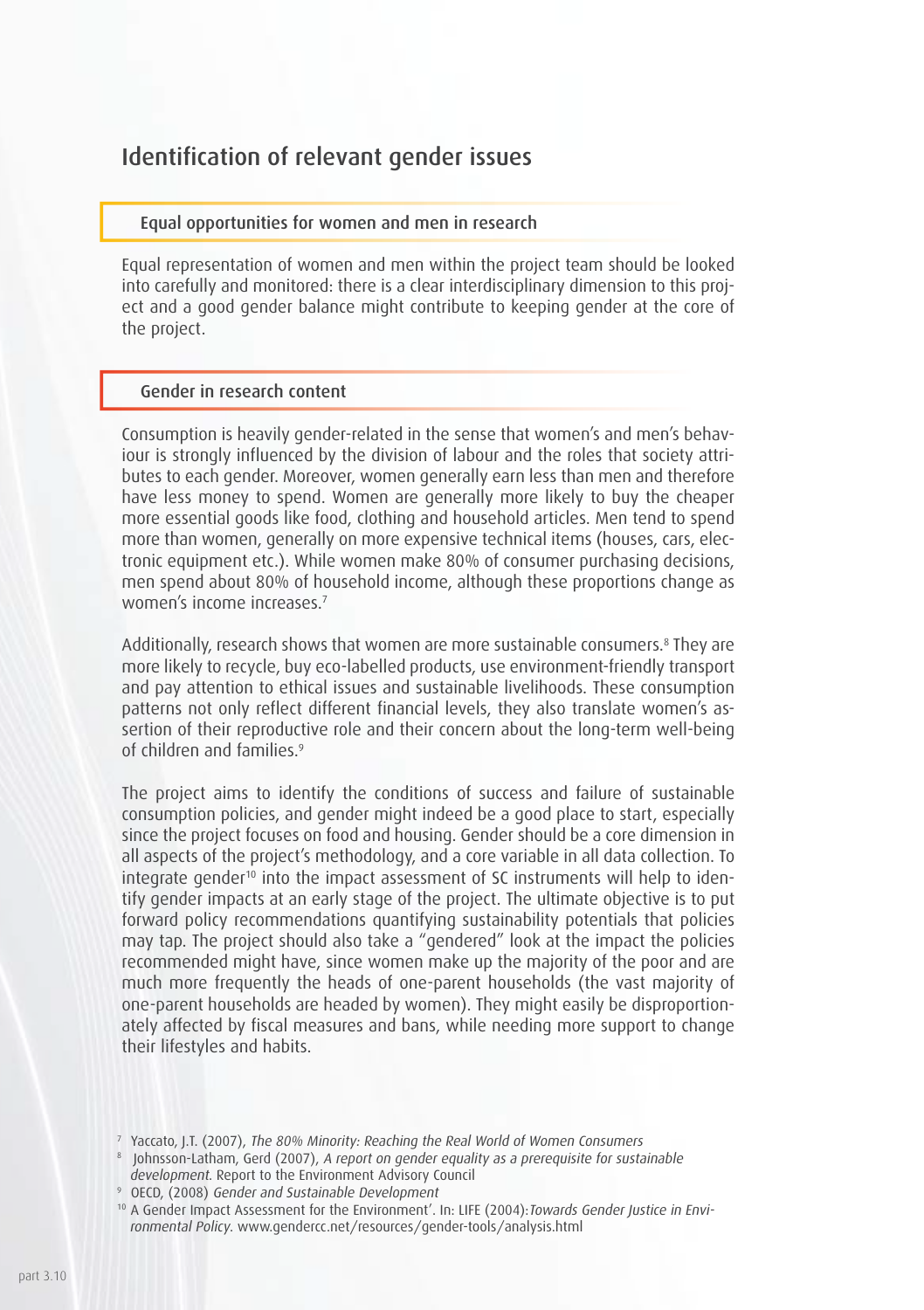## Case 3 Highland aquatic resources

### Project outline

The project partners will complete a detailed multidisciplinary situation analysis of highland aquatic resources, focusing on values, livelihoods, conservation issues and wise-use options at five sites in Asia (Guangdong, China; Uttarakhand and West Bengal, India and northern and central Vietnam).

Factors assessed will include biodiversity and ecosystem services, including provisioning, regulating, supporting and cultural services. Livelihood strategies of households dependent on ecosystem services derived from highland aquatic resources, in particular poor, food-insecure and vulnerable people, will be assessed within a framework of sustainable livelihoods and opportunities to enhance such livelihoods.

Institutional features, including local, national and international policy and legislation, trajectories of change, stakeholder values associated with highland aquatic resources and areas of conflict will be assessed. Stakeholder participation will be critical to ensure new knowledge is accessible for collective decision-making and development of policies for equitable use and conservation. Methods and indicators for participatory monitoring and evaluation of ecosystem services and biodiversity will be developed.

Action plans will then be formulated with stakeholders to: monitor the health of highland aquatic resources; develop and promote wise use, and where necessary livelihood diversification, to enhance poor livelihoods and conservation; integrate sustainable and wise use, livelihood diversification and conservation with watershed management priorities throughout the region.

Action plans will be implemented by stakeholders at four sites in Asia displaying high biodiversity, and the ecosystem, livelihoods and institutional impacts will be assessed through participatory monitoring and evaluation. Best practices in conserving biodiversity and sustaining ecosystem services will be communicated to potential users to promote uptake and enhanced policy formulation.

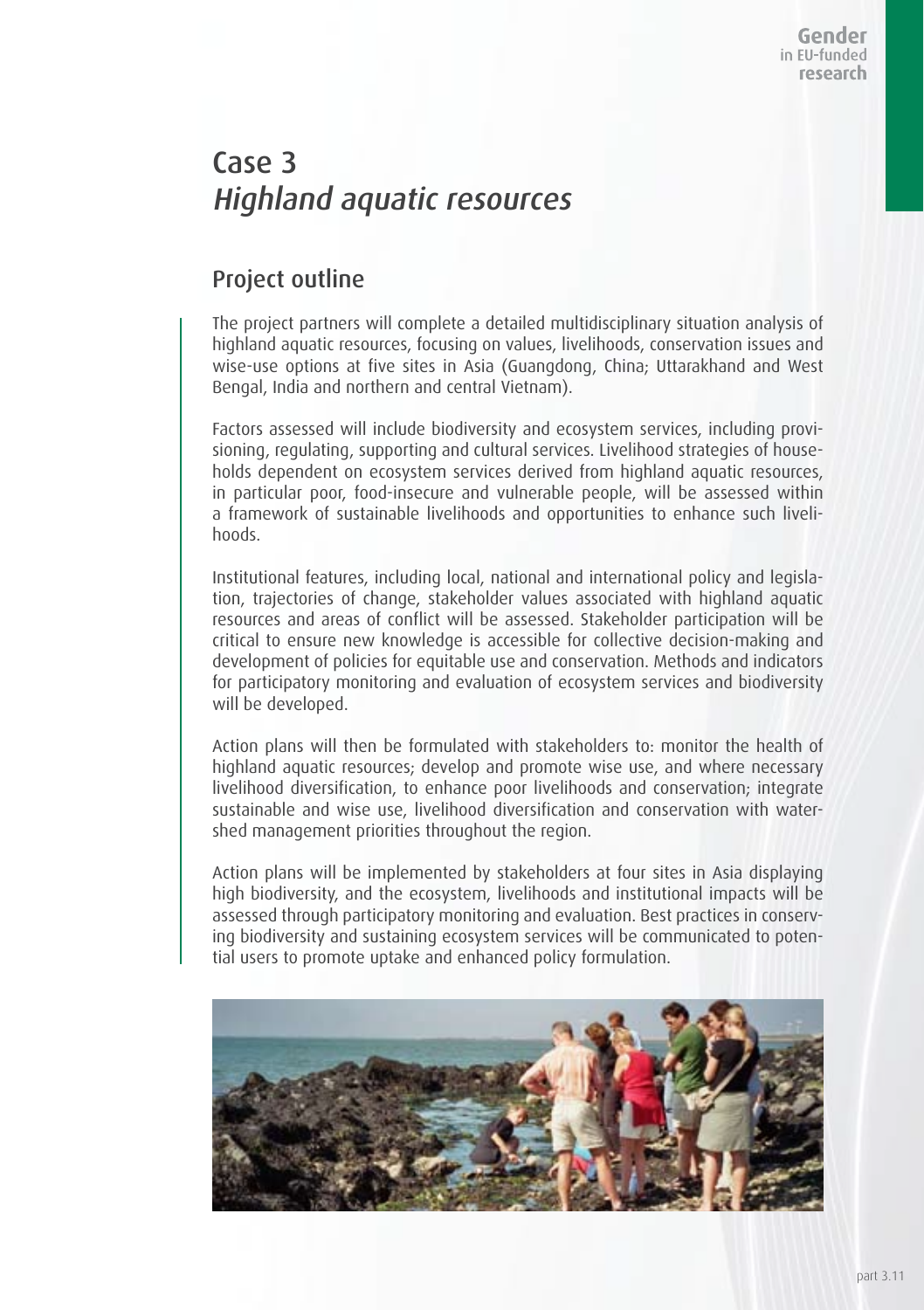### Identification of relevant gender issues

#### Equal opportunities for women and men in research

It has been shown that diverse teams, when well managed, function better<sup>11</sup>. Attention should be paid to building teams that are balanced between the sexes. This is of particular importance because gender equality is an important goal in development cooperation. Therefore, to have a gender-balanced team is a prerequisite for credibility.

#### Gender in research content

Agenda 21, a comprehensive and global plan of action to be taken in all areas where human activity impacts on the environment, which was adopted in Rio de Janeiro in 1992 and reaffirmed in Johannesburg in 2002, calls for strategies that will strengthen women's involvement in national ecosystem management and control of environmental degradation.12 The Gender Plan of Action under the Convention on Biological Diversity<sup>13</sup> provides a strategy for mainstreaming gender into commitments and measures, which might be helpful for the research project too.

Clearly, gender differences in the cultural and legal situation and the gendered division of labour impact on the use and benefit of resources: men's and women's roles in family and community in terms of labour, property rights and decision-making processes translate into varying degrees of knowledge about biodiversity and ecosystems and varying skills in association with biodiversity. Ignoring gender-based knowledge can therefore lead to the erosion of knowledge for sustainably managing resources. To avoid this, understanding differences in the way men and women often manage, use and control agricultural and forest resources is mandatory, an approach that will surely yield not only greater equity but also more efficient and further reaching results.<sup>14</sup>

The project has selected a multidisciplinary team, which suggests that a preliminary socio-economic analysis focusing on a gender analysis of aquaculture in the five sites can be undertaken. A lot of knowledge is available on the gendered use of and access to water,<sup>15</sup> so it might be of help to include gender and water experts in particular phases of the project. Both women and men are probably involved in aquaculture, possibly at different stages of the fish production cycle. The study should aim to identify the cultural constraints on women's participation, to unravel how decisions are taken and by whom, and to find out who has access to which resources, information and training, and who defines the rules and norms.

<sup>&</sup>lt;sup>11</sup> Katzenbach, J. and Smith, D. (1993), The Wisdom of Teams, Harvard Business School Press. Boston, MA.

<sup>&</sup>lt;sup>12</sup> United Nations (1993), *Agenda 21: Farth Summit* – The United Nations Programme of Action from Rio

<sup>&</sup>lt;sup>13</sup> UNEP/CBD COP9 (2008). The Gender Plan of Action under the Convention on Biological Diversity. UNEP/CBD/COP/9/INF/12, www.cbd.int/meetings/cop/cop-09/information/cop-09-inf-12-rev1-en. doc (accessed on 02/04/2009)

<sup>&</sup>lt;sup>14</sup> Convention on Biological Diversity (undated), Gender and the Management of Agricultural Biodiversity, http://www.cbd.int/doc/bioday/2008/ibd-2008-factsheet-04-en.pdf (accessed on 02/04/2009)

<sup>&</sup>lt;sup>15</sup> Gender and Water Alliance, www.genderandwater.org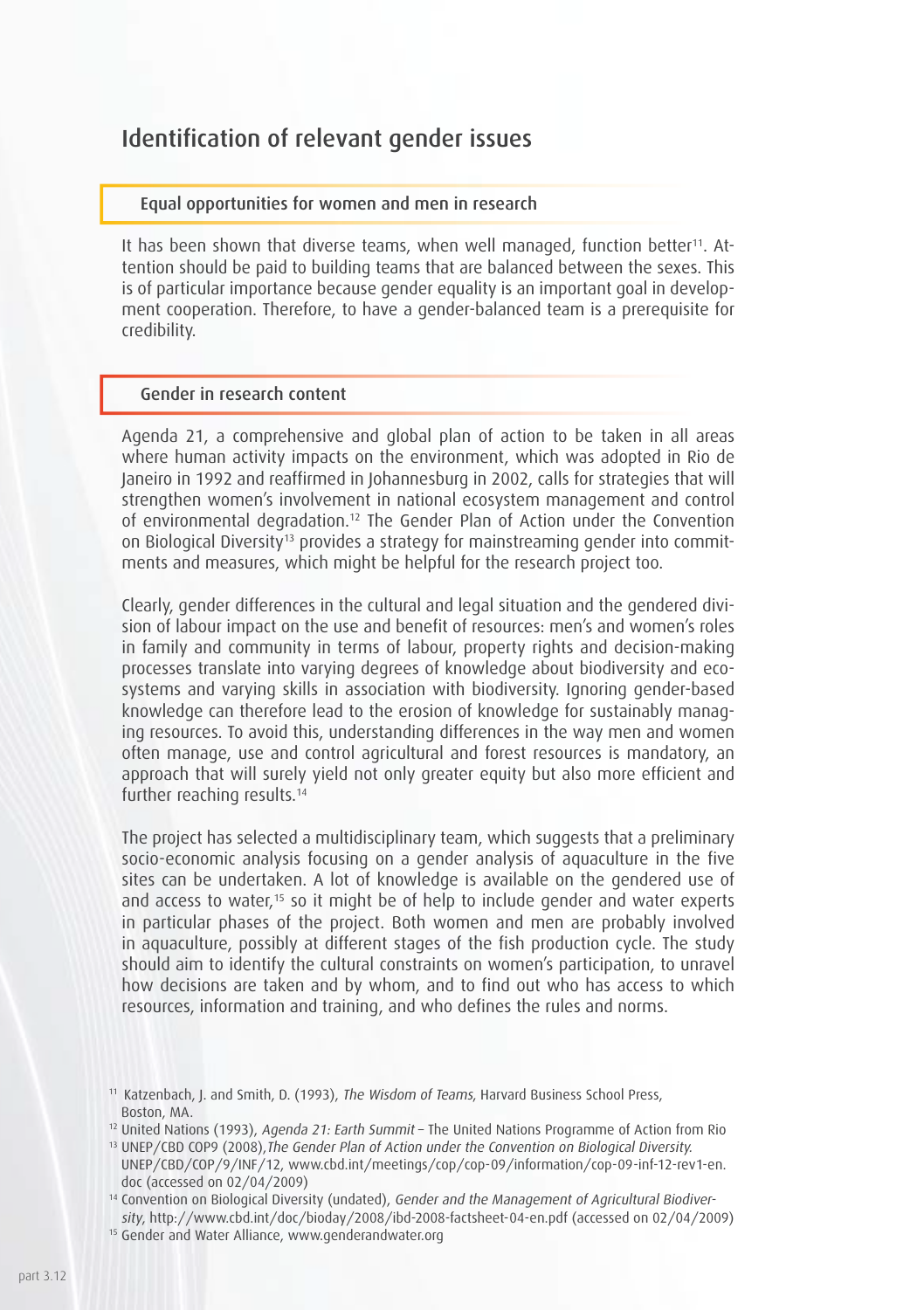The project will take a close look at livelihood strategies directed at insecure and vulnerable people. Here again, a gender lens is necessary. As 80% of the world's poor are women, they are more likely to be represented among the targeted households. Therefore, the possibility of the project presenting an opportunity to improve women's economic situation in the five areas should be explored.

The project foresees a participative approach to developing policies for the equitable use of aquatic resources and conservation: in all groups and collective decisionmaking activities, equal participation of men and women should be striven for, and men's and women's interests and opinions should be valued equally. When setting up the groups, the project could also benefit from considering different categories of male and female participants such as single, married, widows, younger, older, etc. and more specifically for women who are breast-feeding or pregnant. Owing to the cultural situation at the sites, sex-separated group discussions should be considered, as these might reveal more about different needs, requirements and perceptions.

So far, little has been done to explore the question of how aquaculture affects the status of women and gender relations in the household and the community. An event on this topic, presenting the project's approach and results, could therefore arouse a keen interest, as would their publication in journals focusing on gender issues.